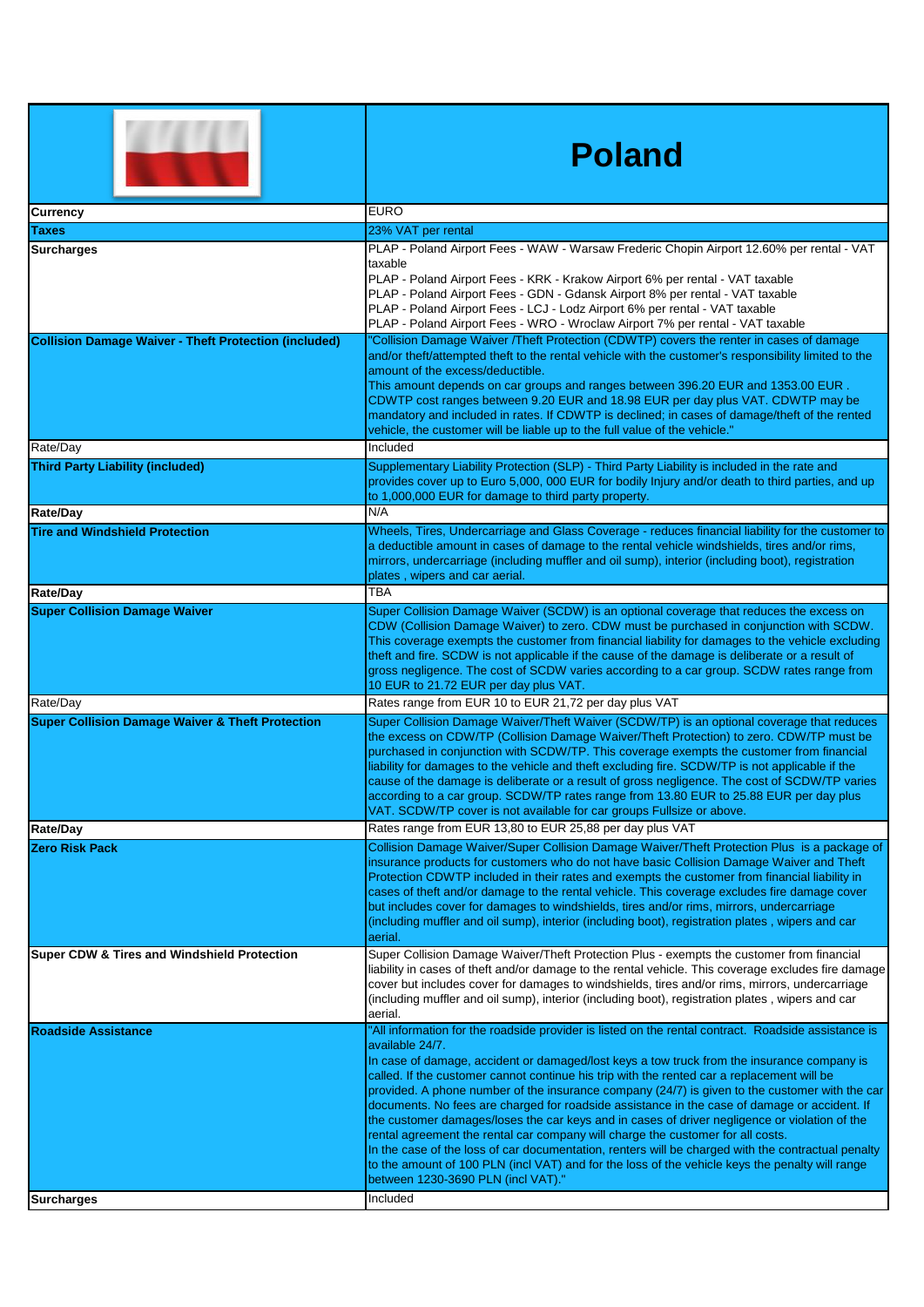| <b>Renter Requirement</b>                                 | Collision Damage Waiver/Super Collision Damage Waiver/Theft Protection Plus is a package of              |
|-----------------------------------------------------------|----------------------------------------------------------------------------------------------------------|
|                                                           | insurance products for customers who do not have basic Collision Damage Waiver and Theft                 |
|                                                           | Protection CDWTP included in their rates and exempts the customer from financial liability in            |
|                                                           | cases of theft and/or damage to the rental vehicle. This coverage excludes fire damage cover             |
|                                                           | but includes cover for damages to windshields, tires and/or rims, mirrors, undercarriage                 |
|                                                           | (including muffler and oil sump), interior (including boot), registration plates, wipers and car         |
|                                                           | aerial.                                                                                                  |
| Age Requirements                                          | "All car groups can be driven by customers aged 21 years and above.A young driver fee in the             |
|                                                           | amount of 6.15 EUR will apply for drivers aged between 21-24 and on the condition they possess           |
|                                                           | a driving license minimum 1 year for car groups - Mini MDMR, Economy EDMR, Compact                       |
|                                                           | CDMR, CWMR, CDAR, CXAR and minimum 2 years for car groups: Intermediate IDMR, IDAR,                      |
|                                                           | IWAR, IXAR, IVMR, IVAR and Fullsize FDAR, FFAR.                                                          |
|                                                           | For groups Standard Van, SVMR and Premium, PDAR a young driver fee in the amount of 6.15                 |
|                                                           | EUR will apply for drivers aged between 21-24 and on the condition they possess a driving                |
|                                                           |                                                                                                          |
|                                                           | license minimum 2 years. All fees quoted include VAT."                                                   |
| <b>Payment Policy</b>                                     | All major credit cards are accepted. Debit cards and cash payments are not accepted. All cards           |
|                                                           | presented must be in the renter's name. A security deposit plus the estimated cost of the rental         |
|                                                           | will be taken at the time of rental. For the car categories Mini to Intermediate a deposit of 400.00     |
|                                                           | EUR is required. Passenger Vans, SUVs and Premiums require a deposit of 650.00 EUR.                      |
|                                                           |                                                                                                          |
| Deposit                                                   | Security deposit plus the estimated cost of the rental will be taken at the time of rental.              |
| <b>Additional Driver</b>                                  | For each authorized additional driver a charge of 4.92 EUR per day inclusive of VAT will be              |
|                                                           | applied. Full rental conditions apply to all additional drivers.                                         |
| <b>Rate/Day</b>                                           | EUR 4,92 per day incl VAT                                                                                |
|                                                           |                                                                                                          |
| <b>Infant Seat</b>                                        | "Child seats are mandatory in Poland for children whose height is lower than 150 cm.                     |
|                                                           | Enterprise/Alamo/National Poland offers child seats for children from birth up to 36 kg.                 |
|                                                           | CSI Baby Seat: 8.00 EUR per day (max 60.00 EUR per rental). All fees quoted include VAT."                |
| <b>Rate/Day</b>                                           | EUR 8 per day incl VAT                                                                                   |
| <b>Child Safety Seat</b>                                  | "Child seats are mandatory in Poland for children whose height is lower than 150 cm.                     |
|                                                           | Enterprise/Alamo/National Poland offers child seats for children from birth up to 36 kg.                 |
|                                                           | CST Child Toddler Seat: 8.00 EUR per day (max 60.00 EUR per rental). All fees quoted include             |
|                                                           | VAT."                                                                                                    |
| <b>Rate/Day</b>                                           | EUR 8 per day incl VAT                                                                                   |
|                                                           |                                                                                                          |
| <b>Child Booster Seat</b>                                 | "Child seats are mandatory in Poland for children whose height is lower than 150 cm.                     |
|                                                           | Enterprise/Alamo/National Poland offers child seats for children from birth up to 36 kg.                 |
|                                                           | BST Booster Seat: 5.01 EUR per day (max 45.00 EUR per rental). All fees quoted include VAT."             |
|                                                           |                                                                                                          |
|                                                           |                                                                                                          |
| <b>Rate/Day</b>                                           | EUR 5,01 per day incl VAT                                                                                |
| <b>GPS Navigation Device</b>                              | Available                                                                                                |
|                                                           |                                                                                                          |
| <b>Rate/Day</b>                                           | EUR 12.30 per day (max EUR 86.10 per rental). All fees quoted include VAT.                               |
| <b>Ski Racks</b>                                          | N/A                                                                                                      |
| Rate/Day                                                  | N/A                                                                                                      |
| <b>Snow Chains</b>                                        | Available                                                                                                |
|                                                           |                                                                                                          |
| <b>Rate/Day</b>                                           | 8.61 EUR per day (max 86.10 EUR per rental). All fees quoted include VAT.                                |
| <b>Snow Tires</b>                                         | Winter tires are available free of charge. All vehicles are equipped with winter tires from 11/15        |
|                                                           | until 3/15.                                                                                              |
| <b>Rate/Day</b>                                           | Free of charge                                                                                           |
| <b>Toll Pass Waiver</b>                                   |                                                                                                          |
| Rate/Day                                                  |                                                                                                          |
|                                                           |                                                                                                          |
| <b>Wifi Device</b>                                        |                                                                                                          |
| <b>Rate/Day</b>                                           |                                                                                                          |
| <b>Cross Border Policy</b>                                | Vehicles can be driven in all European countries except Albania, Belarus, Bosnia, Moldova,               |
|                                                           | Montenegro, North Macedonia, Romania, Russia, Serbia, Turkey and Ukraine.                                |
|                                                           | A surcharge of 61.50 EUR will apply for all cross border travels.                                        |
|                                                           | Prior authorization to leave the country with the vehicle is not required.                               |
| <b>Oneway rentals</b>                                     | "One Way Rentals                                                                                         |
|                                                           | Domestic one-ways are available for all locations within Poland.                                         |
|                                                           | A one-way fee of 61.50 EUR including VAT is applicable for each one-way rental. One way                  |
|                                                           | rentals between Krakow Airport and Krakow Downtown and Warsaw Frederic Chopin Intl Airport               |
|                                                           | and between Warsaw Modlin Airport are free of charge. The one way information is required in             |
|                                                           | the reservation. There is no minimum rental length for all domestic one ways. We require 24              |
|                                                           | hours notice before drop off."                                                                           |
|                                                           |                                                                                                          |
| <b>Refueling Policy</b>                                   | All vehicles are supplied with a full tank and must be returned in the same condition. The               |
|                                                           | customer must pay for the missing fuel at the end of the rental. It is the customer's responsibility     |
|                                                           | to refuel with the correct fuel type. If the vehicle is returned with less than a full tank, a refueling |
|                                                           | charge in the amount of 2.46 EUR per liter inclusive of VAT will occur. Fuel prices are subject to       |
|                                                           | change at any time.                                                                                      |
| <b>After Hours</b>                                        | N/A                                                                                                      |
| <b>Delivery and Collection</b><br><b>Languages Spoken</b> | N/A<br>Polish, English                                                                                   |